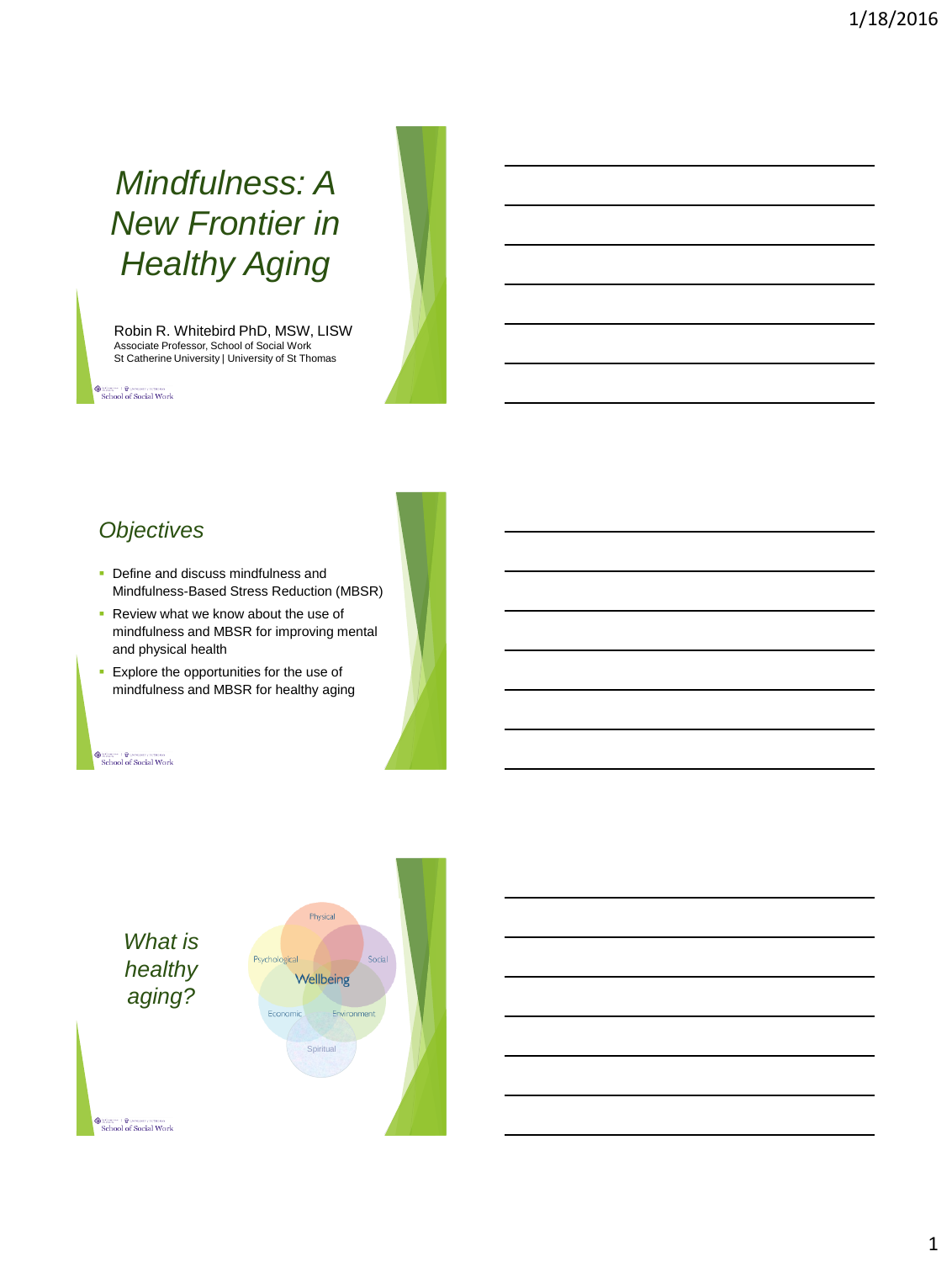## *Mindfulness*

*"Intentionally focusing one's attention on the experience occurring at the present moment in a nonjudgmental or accepting way*" *(Kabat-Zinn, 1990)*



 $\begin{tabular}{l} {\bf 0} & {\bf 0} & {\bf 0} & {\bf 0} & {\bf 0} & {\bf 0} & {\bf 0} & {\bf 0} & {\bf 0} & {\bf 0} & {\bf 0} & {\bf 0} & {\bf 0} & {\bf 0} & {\bf 0} & {\bf 0} & {\bf 0} & {\bf 0} & {\bf 0} & {\bf 0} & {\bf 0} & {\bf 0} & {\bf 0} & {\bf 0} & {\bf 0} & {\bf 0} & {\bf 0} & {\bf 0} & {\bf 0} & {\bf 0} & {\bf 0} & {\bf 0} & {\bf 0} & {\bf 0} & {\bf 0} & {\bf$ 

## *Mindfulness-Based Stress Reduction*

Program Developed at the Stress Reduction Clinic at the University of Massachusetts Medical Center

*"The regular, disciplined practice of moment-to-moment awareness or mindfulness, the complete "owning" of each moment of your experience, good, bad, or ugly. This is the essence of full catastrophe living."*

 $\begin{tabular}{l} @ \textcolor{red}{\textbf{S}} \textcolor{red}{\textbf{S}} \textcolor{red}{\textbf{S}} \textcolor{red}{\textbf{S}} \textcolor{red}{\textbf{S}} \textcolor{red}{\textbf{S}} \textcolor{red}{\textbf{S}} \textcolor{red}{\textbf{S}} \textcolor{red}{\textbf{S}} \textcolor{red}{\textbf{S}} \textcolor{red}{\textbf{S}} \textcolor{red}{\textbf{S}} \textcolor{red}{\textbf{S}} \textcolor{red}{\textbf{S}} \textcolor{red}{\textbf{S}} \textcolor{red}{\textbf{S}} \textcolor{red}{\textbf{S}} \textcolor{red}{\$ 



## *Mindfulness-Based Stress Reduction*

- MBSR teaches a non-reactive approach to experience including difficult or painful situations
- The focus is on accepting what you are experiencing in your inner and outer world with nonjudgmental awareness

*Uses a stance of compassion, interest, friendliness and open-heartedness toward the experience observed in the present moment, regardless of how adverse it may be (Baer, 2006)*

School of Social Work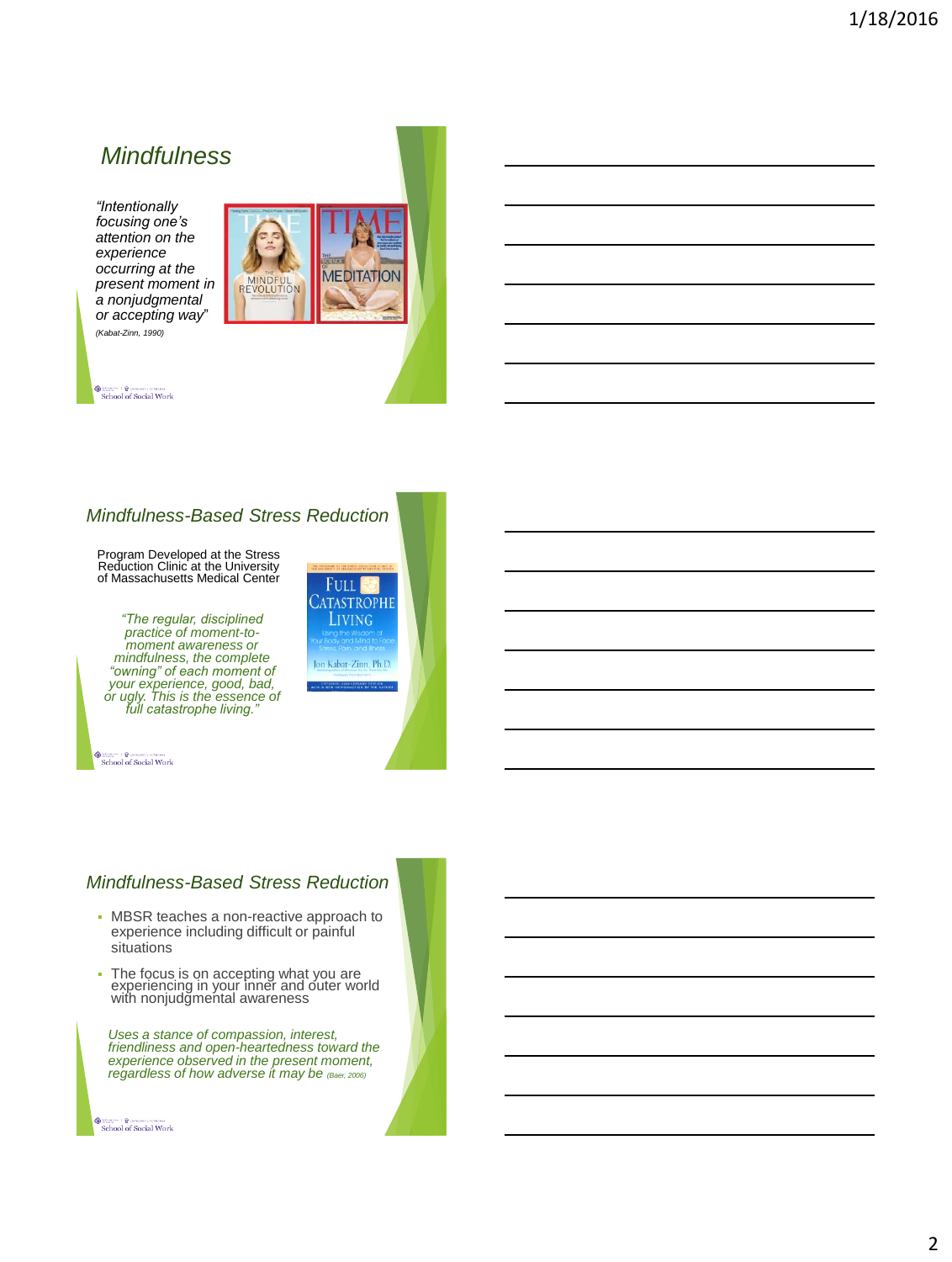*Experiential:*

*A Moment of Mindfulness*



*Mindfulness is being present where you are – right in this very moment*

 $\begin{tabular}{l} @ \begin{tabular}{l} \hline @ \multicolumn{3}{l}{} & \end{tabular} & \begin{tabular}{l} \hline @ \multicolumn{3}{l}{} \\ \hline School of Social Work \\ \end{tabular} \end{tabular}$ 

# *Why is it so difficult to be present in our life?*

*I long, as does every other human, to be at home where ever I find myself. Maya Angelou*

 $\begin{tabular}{l} @ \begin{tabular}{l} \hline @ \multicolumn{3}{l}{} & \end{tabular} & \begin{tabular}{l} \hline @ \multicolumn{3}{l}{} \\ \hline School of Social Work \\ \end{tabular} \end{tabular}$ 

# *The Perils of Perception*

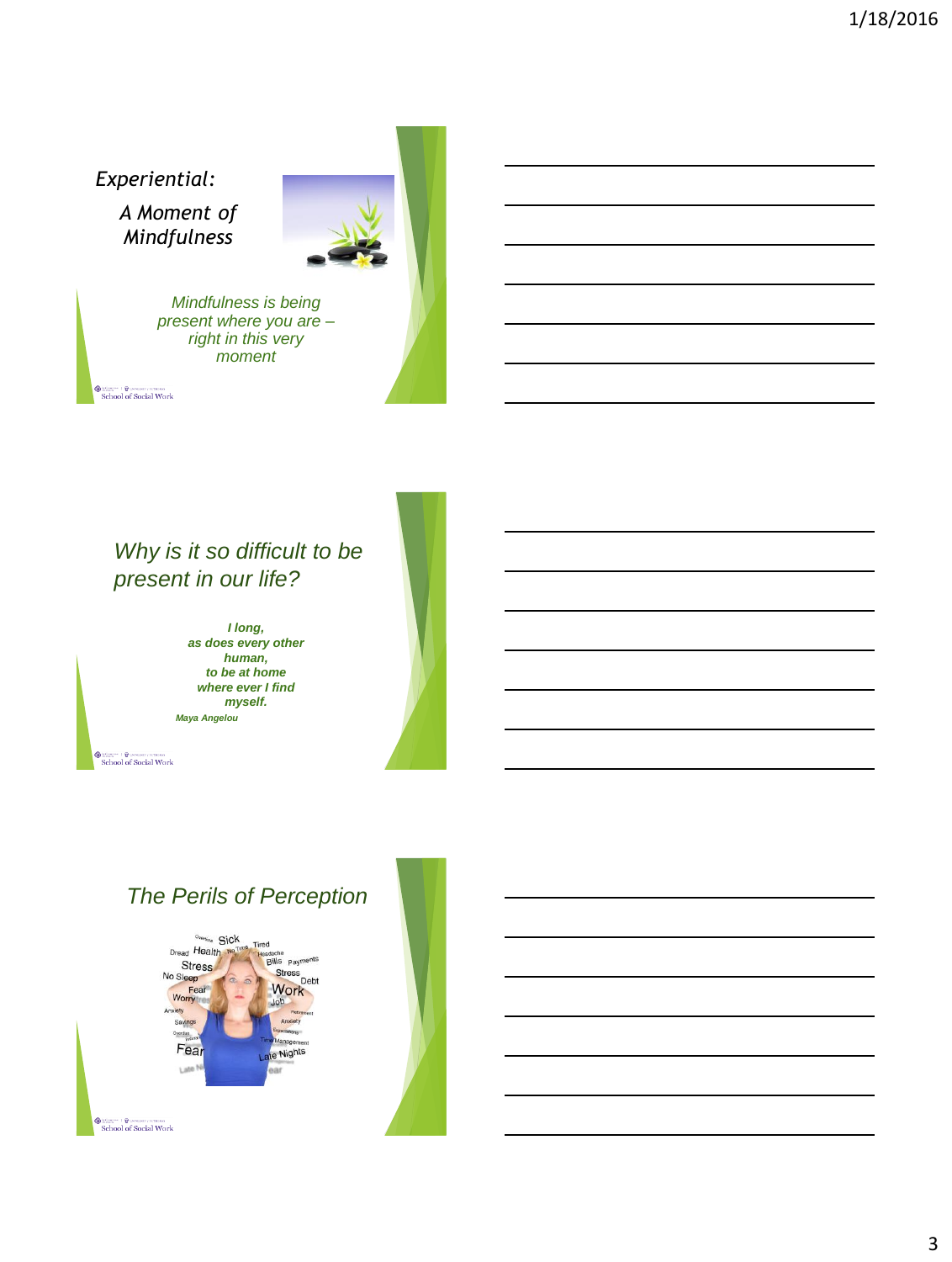



#### *Stress An unpleasant/ unhealthy physical, emotional and mental response to a real or perceived danger*

 $\begin{tabular}{l} @ \textbf{3} & \textbf{6} & \textbf{5} & \textbf{6} & \textbf{6} & \textbf{7} & \textbf{8} & \textbf{8} \\ \hline & \textbf{1} & \textbf{1} & \textbf{1} & \textbf{1} & \textbf{1} & \textbf{1} & \textbf{1} & \textbf{1} & \textbf{1} \\ \textbf{1} & \textbf{1} & \textbf{1} & \textbf{1} & \textbf{1} & \textbf{1} & \textbf{1} & \textbf{1} & \textbf{1} & \textbf{1} & \textbf{1} & \textbf{1} & \textbf{$ 

*Stress has an adverse effect on the brain and the physical body*

 $\begin{tabular}{l} @ \textbf{3} & \textbf{6} & \textbf{5} & \textbf{6} & \textbf{6} & \textbf{7} & \textbf{8} & \textbf{8} \\ \hline & \textbf{1} & \textbf{1} & \textbf{1} & \textbf{1} & \textbf{1} & \textbf{1} & \textbf{1} & \textbf{1} & \textbf{1} \\ \textbf{1} & \textbf{1} & \textbf{1} & \textbf{1} & \textbf{1} & \textbf{1} & \textbf{1} & \textbf{1} & \textbf{1} & \textbf{1} & \textbf{1} & \textbf{1} & \textbf{$ 

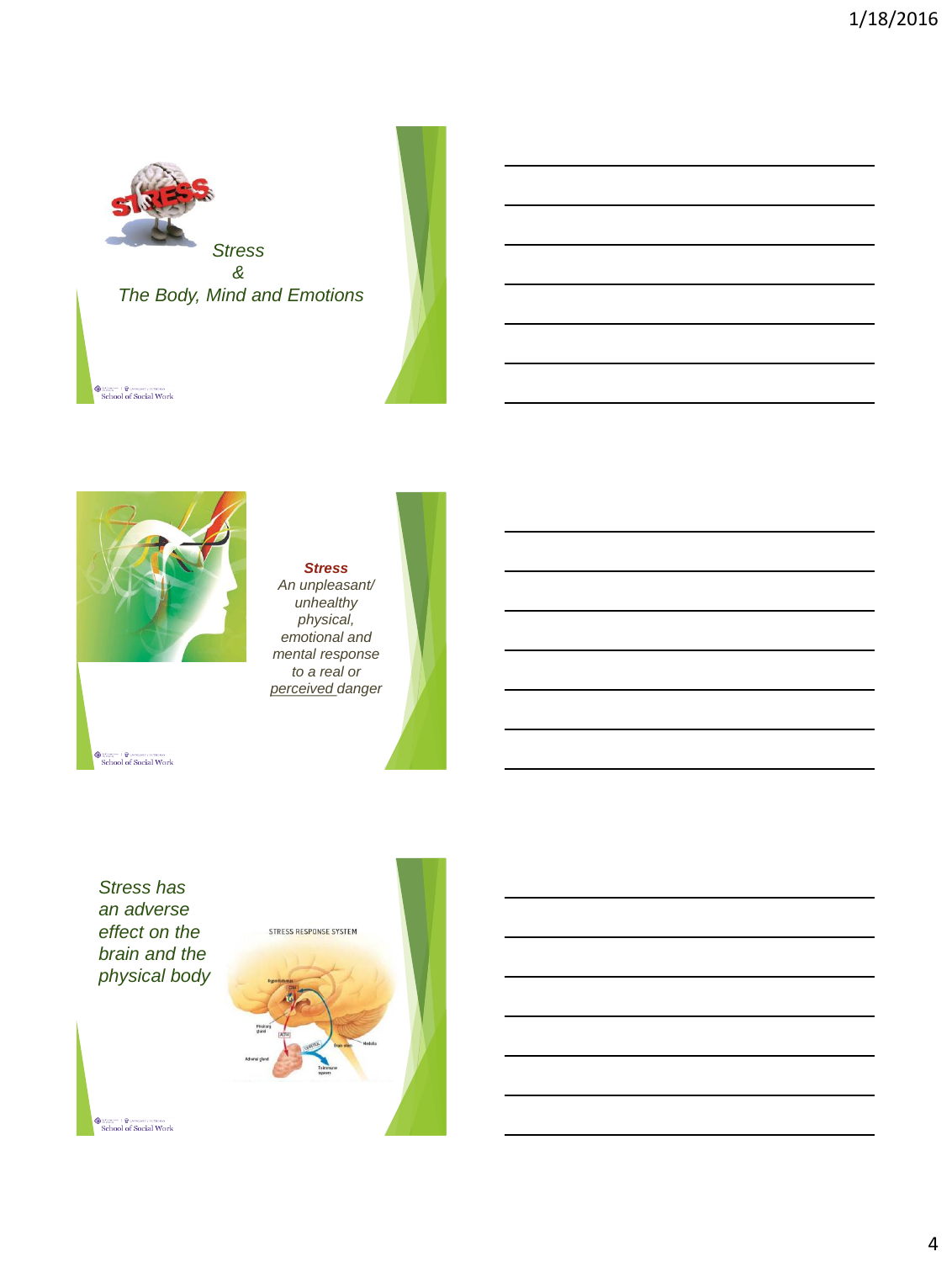## *Physiological Changes*

#### Physical Effect

Increased heart rate & breathing

Rise in blood pressure

Release of adrenaline & other hormones

Release of sugars & fats into the circulation

Tensing of the skeletal muscles

#### School of Social Work

#### **Purpose**

Provides fuel and oxygen for quick energy Prepare muscles for

strenuous action Increase blood clotting mechanisms to protect against

blood loss Improve sight & hearing and other protective action*s are*

## *Stress Really Does Make You Sick!*



Cardiovascular Disease Diabetes Hypertension Metabolic Syndrome

Gastrointestinal Disorders Immune Disorders Chronic Fatigue Syndrome Sensory Modulation of Pain

School of Social Work

## *Effects of Stress on Mental Health*

Depression Anxiety Mood disorders Insomnia Impaired memory

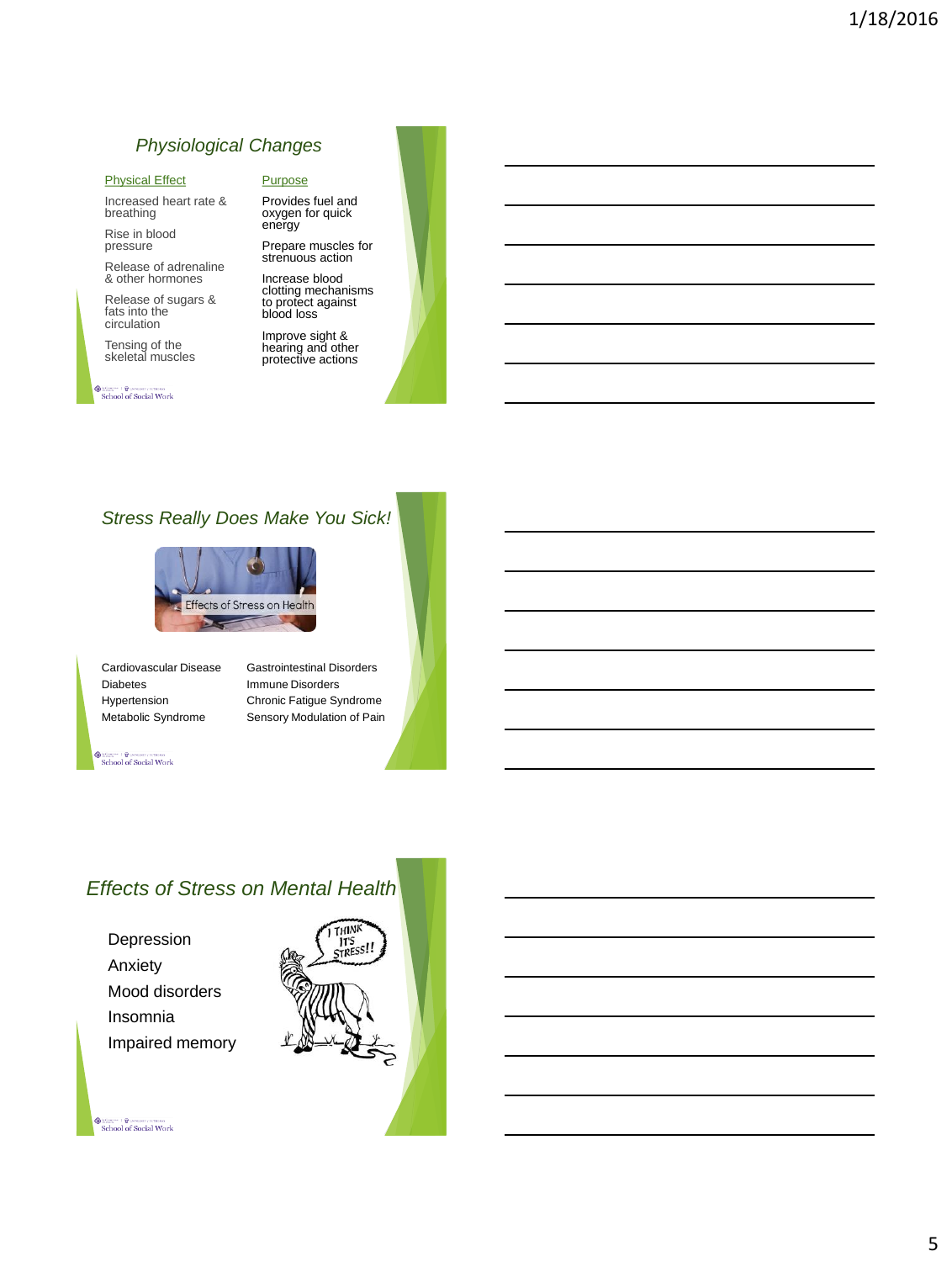# *Short-Term Versus Long-Term Solutions to Stress*



School of Social Work

*Experiential:*

*A Moment of Mindfulness*





*Little breath, breathe me gently, row me gently, for I am a river I am learning to cross. W.S. Merwin*

School of Social Work

## *Research on Mindfulness*

- Chronic pain
- Symptom management in cancer treatment & other chronic conditions
- Phototherapy for psoriasis
- Anxiety disorders
- Depression
- Stress reduction
- Enhanced immune response
- Stress reduction for family caregivers of people with dementia
- Improve diabetes management

 $\begin{tabular}{l} @ \begin{tabular}{l} \hline @ \multicolumn{3}{l}{} & \end{tabular} & \begin{tabular}{l} \hline @ \multicolumn{3}{l}{} \\ \hline School of Social Work \\ \end{tabular} \end{tabular}$ 

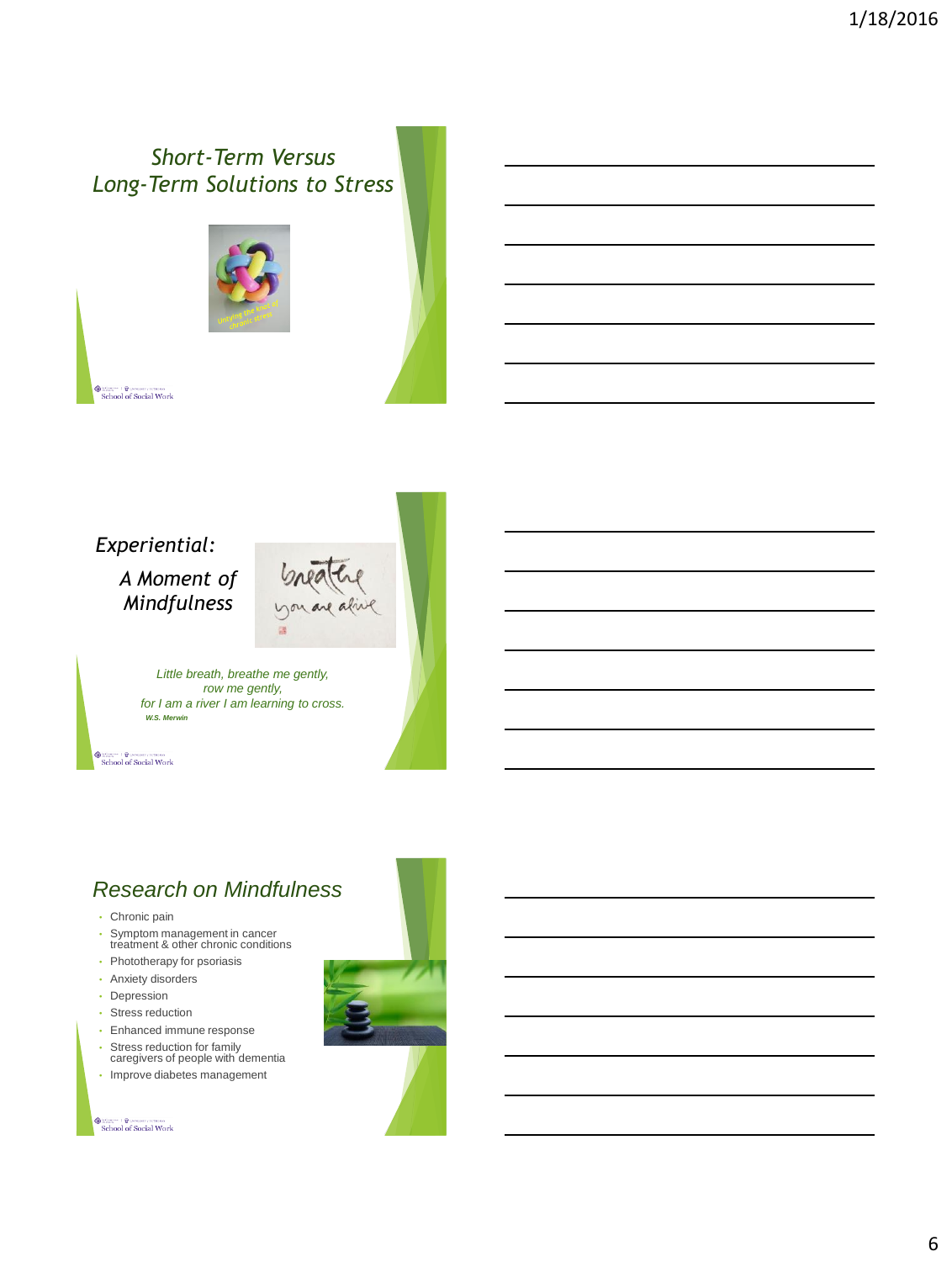## *Research Results*

- Improved mood
- Decreased depression
- Decreased anxiety
- Improved sleep
- **Improved immune response**
- Decreases in physiological stress responses such as cortisol
- Changes in brain functioning (neuroplasticity)
- Decreases in medical symptoms & pain perception
- Marked improvement in overall wellbeing

#### School of Social Work

## *The Balance Study*

**BALANCING LIFE** AND **REDUCING STRESS**  FOR THOSE PROVIDING **ELDER CARE**



- A randomized controlled trial of 78 family caregivers for people with dementia comparing MBSR to community caregiver education & support (CCES)
- Outcomes looked at stress, mental health, depression, anxiety, burden and compassion
- Measures at baseline, 2 months and 6 months

This project was supported by Award #R21-AT003654 from The National Institutes of Health- NCCAM

School of Social Work

### *Balance Study: Outcomes* **Perceived Stress by Intervention and Time22 20 18 CCES 16 MBSR 14 12 10 Baseline 2 months 6 months** School of Social Work

# 7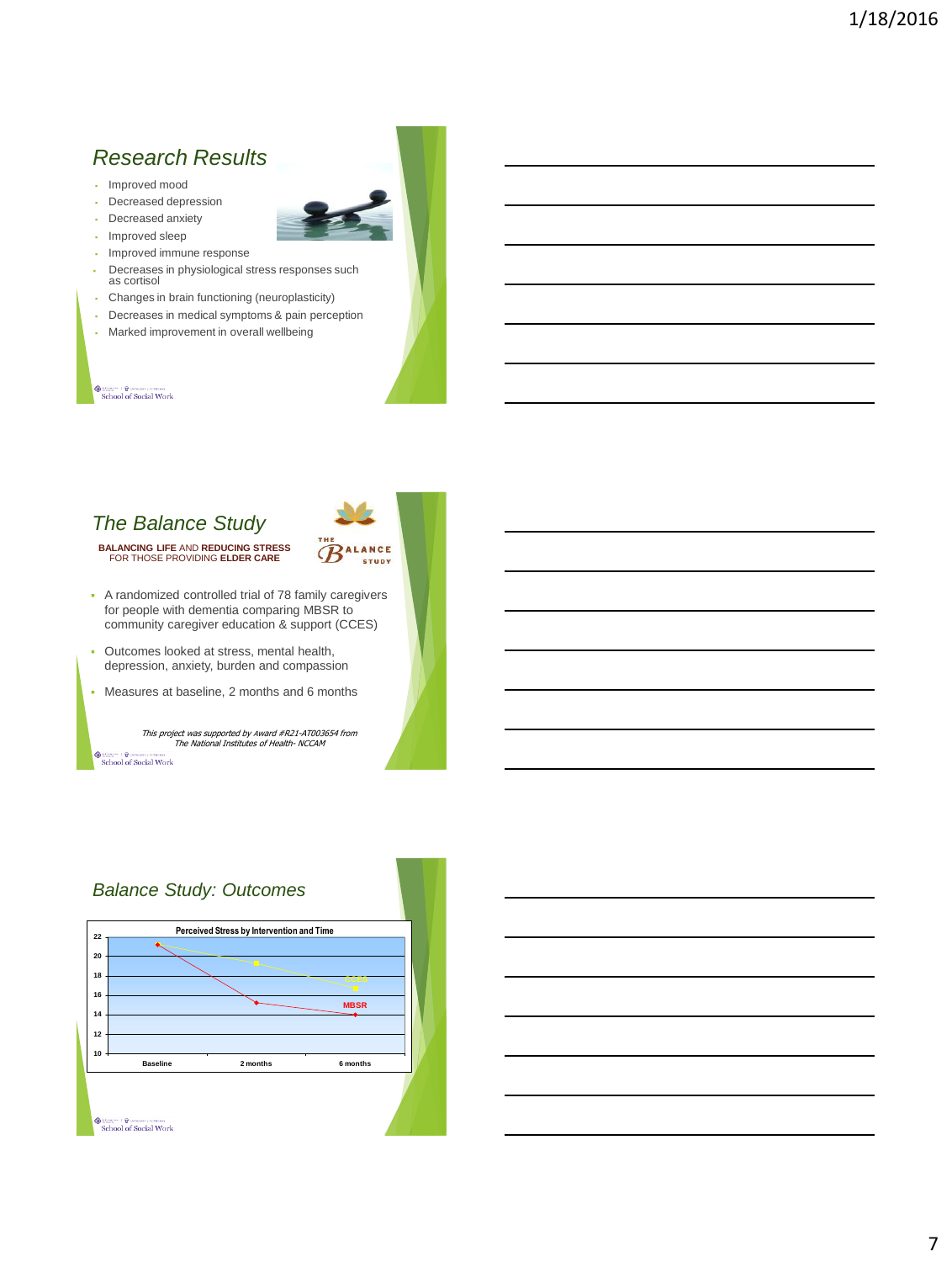## *Balance Study: Outcomes* **Depression by Intervention and Time 22 20 18 16 14 12 MBSR 10 Baseline 2 months 6 months** School of Social Work

| <u> 1989 - Andrea Andrew Maria (h. 1989).</u>                                                                                                                                                                                 |  |                          |
|-------------------------------------------------------------------------------------------------------------------------------------------------------------------------------------------------------------------------------|--|--------------------------|
|                                                                                                                                                                                                                               |  |                          |
|                                                                                                                                                                                                                               |  |                          |
| and the control of the control of the control of the control of the control of the control of the control of the                                                                                                              |  |                          |
| the control of the control of the control of the control of the control of the control of the control of the control of the control of the control of the control of the control of the control of the control of the control |  | $\overline{\phantom{a}}$ |
| ,我们也不会有什么?""我们不会有什么?""我们不会有什么?""我们不会有什么?""我们不会有什么?""我们不会有什么?""我们不会有什么?""我们不会有什么?"<br>第251章 我们不会有什么?"我们不会有什么?""我们不会有什么?""我们不会有什么?""我们不会有什么?""我们不会有什么?""我们不会有什么?""我们不会有                                                         |  |                          |

## *Balance Study: Outcomes*



## *Balance Study Results*

Results also showed statistically significant benefits at both 2 and 6 months for MBSR on self-compassion (*p*<.05, *p*<.04); with a trend toward improvement in mindfulness (*p*<.06, *p*<.08)

State anxiety, perceived burden and social support improved significantly in both groups



 $\begin{tabular}{|c|c|} \hline @begin{array}{|c|c|} \hline @begin{array}{|c|c|} \hline @begin{array}{|c|c|} \hline @begin{array}{|c|c|} \hline @begin{array}{|c|c|} \hline @begin{array}{|c|c|} \hline @begin{array}{|c|c|} \hline @begin{array}{|c|c|} \hline @begin{array}{|c|c|} \hline @begin{array}{|c|c|} \hline @begin{array}{|c|c|} \hline @begin{array}{|c|c|} \hline @begin{array}{|c|c|} \hline @begin{array}{|c|c|} \hline @begin{array}{|c|c$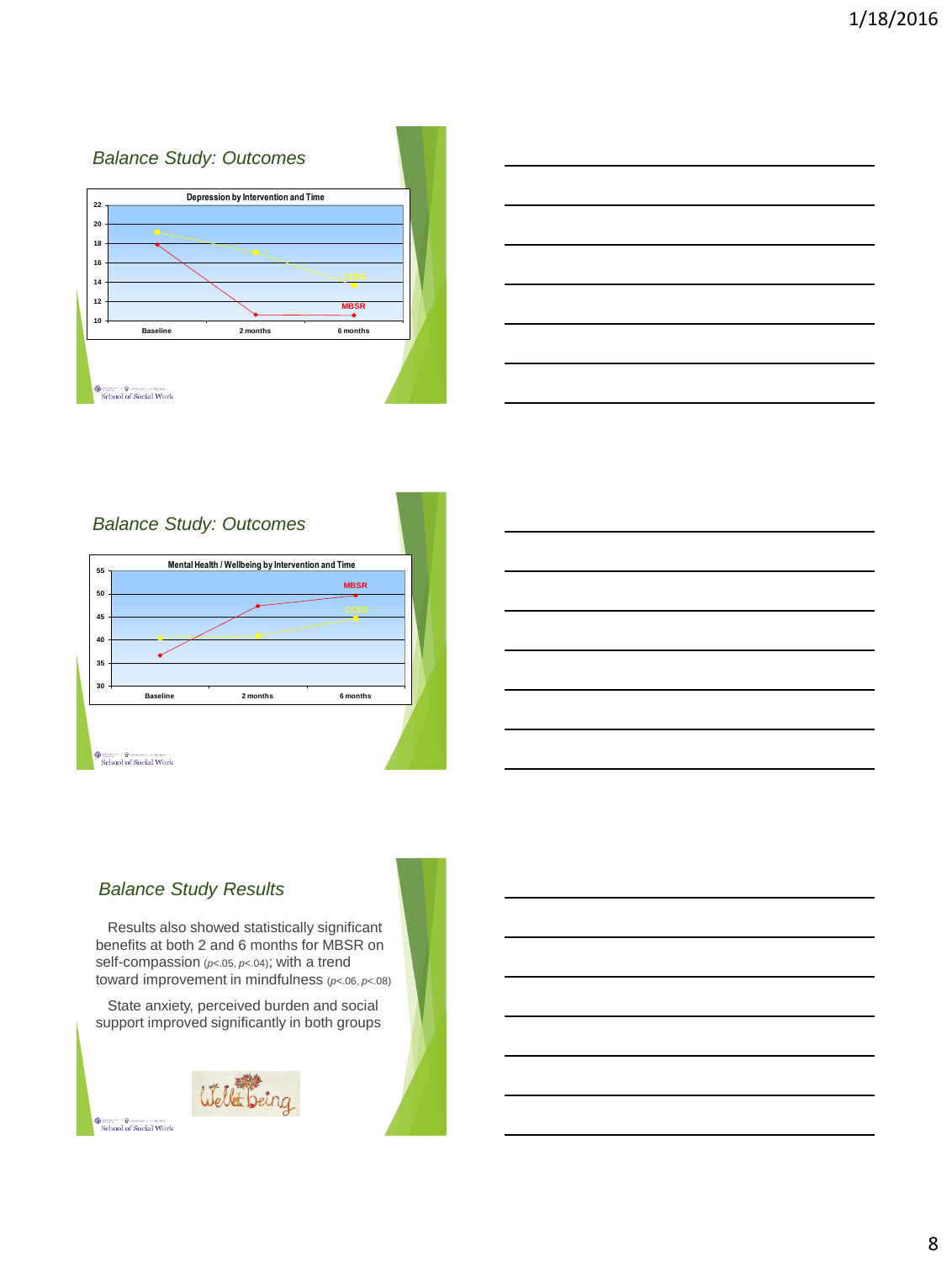# MANAGING DIABETES<br>MINDFULLY

*Diabetes is a serious and progressive chronic condition made worse by the metabolic and psychosocial effects of stress*

A pilot study on the use of MBSR for improving patient management of diabetes as measured by HbA1c, perceived stress, anxiety, depression, mental health and self-efficacy

 $\begin{tabular}{l} @ \begin{tabular}{l} \hline @ \multicolumn{3}{l}{} & \end{tabular} & \begin{tabular}{l} \hline @ \multicolumn{3}{l}{} \\ \hline School of Social Work \\ \end{tabular} \end{tabular}$ 

This project was supported by Award # K23-AT003919 from the National Institutes of Health - NCCAM

## *Results: Diabetes Outcomes*

| <b>DM Outcomes</b>                      | <b>PRF</b><br>(M / SD)     | <b>POST</b><br>(M/SD) | Change<br>/d | P<br>significance |
|-----------------------------------------|----------------------------|-----------------------|--------------|-------------------|
| HbA1c                                   | 9.18(1.17)                 | 8.37(1.28)            | $-79*$       | .0004             |
| Problem Area in<br>Diabetes Scale       | 30.28(2.73)                | 18.34 (0.14)          | $-71*$       | .002              |
| <b>Diabetes</b><br>Empowerment<br>Scale | 3.42(0.14)                 | 4.09(0.11)            | $.80*$       | .000              |
|                                         | *D = Cohen's D effect size |                       |              |                   |

School of Social Work





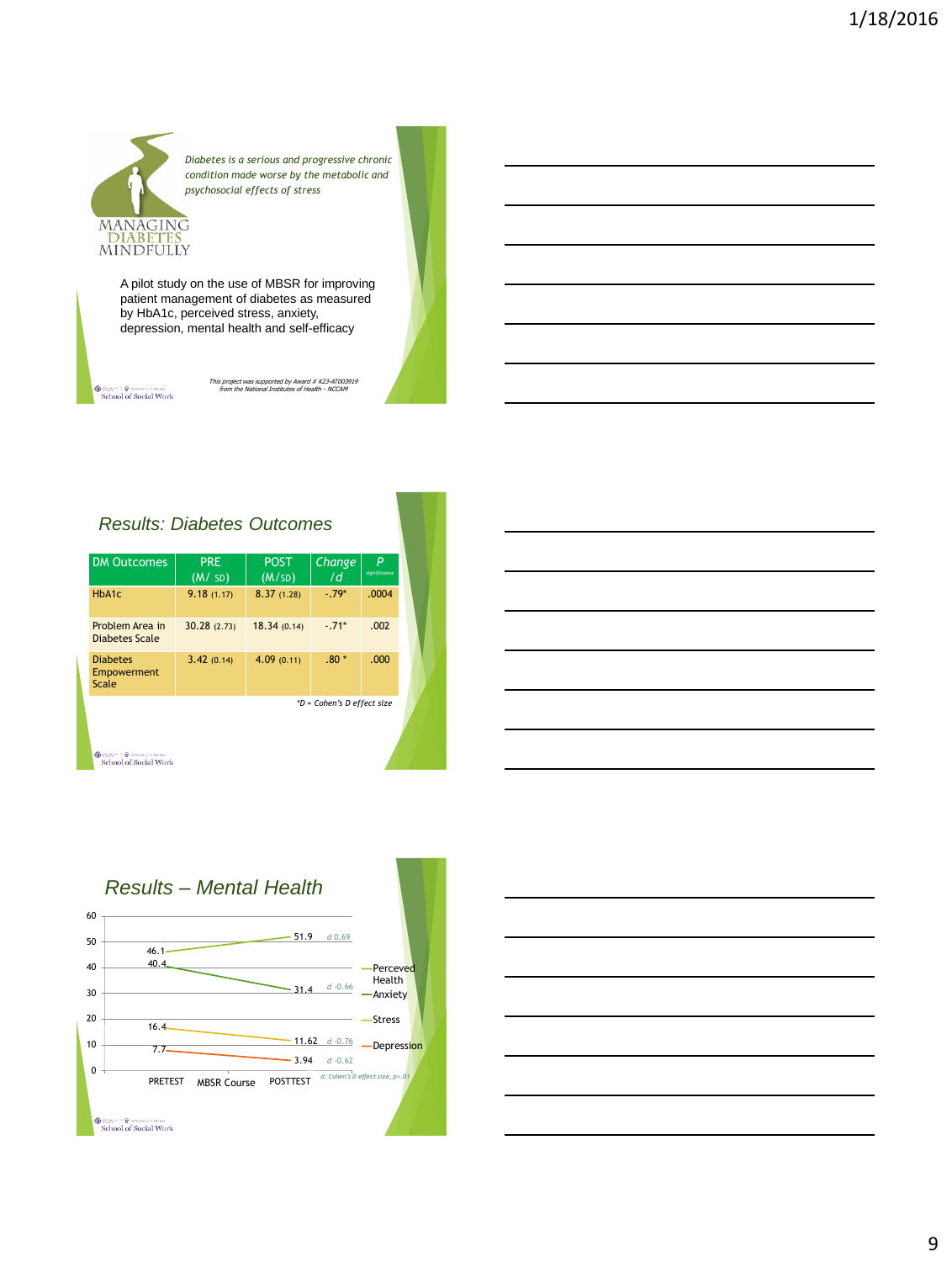## *Results – Mental Health*

- **Significant increase in coping engagement and** problem solving coping *(D=.52, p= .00)*
- Significant increase in social support *(D=.38, p= .02)*
- Significant increase in self-compassion *(D=.33 .p= .03)*



School of Social Work

# *Conclusions from My Research*

- MBSR is more effective at decreasing stress and depression and improving mental health in family caregivers than a standard educational intervention and performs just as well in improving anxiety, social support and perceived burden
- MBSR may offer a safe and effective method for helping people better manage their diabetes and improve their mental health

 $\begin{tabular}{l} @ \textcolor{red}{\textbf{S}} \textcolor{red}{\textbf{S}} \textcolor{red}{\textbf{S}} \textcolor{red}{\textbf{S}} \textcolor{red}{\textbf{S}} \textcolor{red}{\textbf{S}} \textcolor{red}{\textbf{S}} \textcolor{red}{\textbf{S}} \textcolor{red}{\textbf{S}} \textcolor{red}{\textbf{S}} \textcolor{red}{\textbf{S}} \textcolor{red}{\textbf{S}} \textcolor{red}{\textbf{S}} \textcolor{red}{\textbf{S}} \textcolor{red}{\textbf{S}} \textcolor{red}{\textbf{S}} \textcolor{red}{\textbf{S}} \textcolor{red}{\$ 

# *Opportunities for Healthy Aging*

*Improvements in Physical Health:*

- **·** increased immune response
- decreased cortisol and its negative effects
- **·** improved management of chronic disease

#### *Improvement in Mental Health*

- decreases in stress & its consequences
- decreases in depression & anxiety
- decreases in rumination & worry
- improved sleep
- improved mood